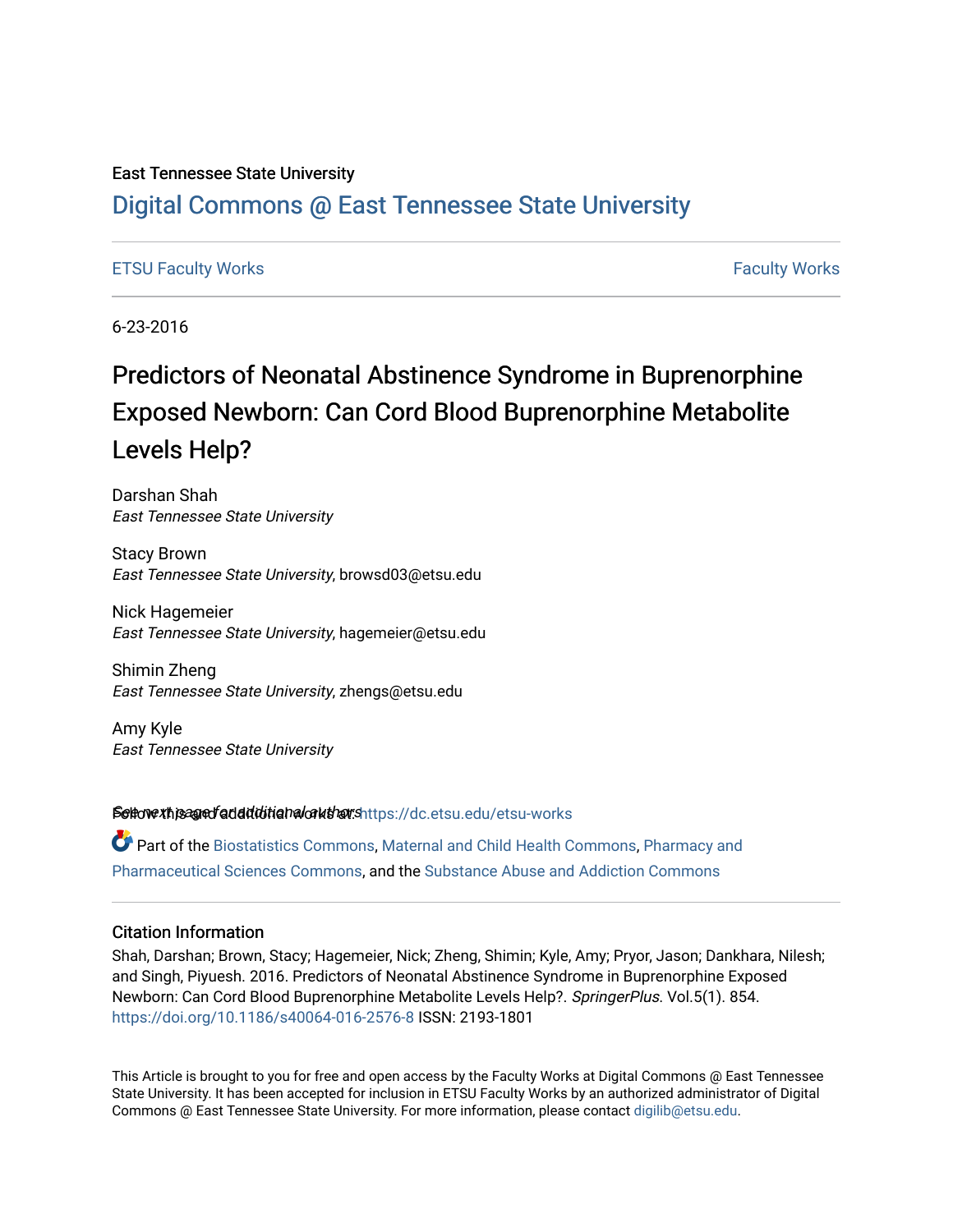## Predictors of Neonatal Abstinence Syndrome in Buprenorphine Exposed Newborn: Can Cord Blood Buprenorphine Metabolite Levels Help?

## Copyright Statement

© 2016 The Author(s). This article is distributed under the terms of the Creative Commons Attribution 4.0 International License (http://creativecommons.org/licenses/by/4.0/), which permits unrestricted use, distribution, and reproduction in any medium, provided you give appropriate credit to the original author(s) and the source, provide a link to the Creative Commons license, and indicate if changes were made.

## Creative Commons License



This work is licensed under a [Creative Commons Attribution 4.0 International License.](https://creativecommons.org/licenses/by/4.0/)

## Creator(s)

Darshan Shah, Stacy Brown, Nick Hagemeier, Shimin Zheng, Amy Kyle, Jason Pryor, Nilesh Dankhara, and Piyuesh Singh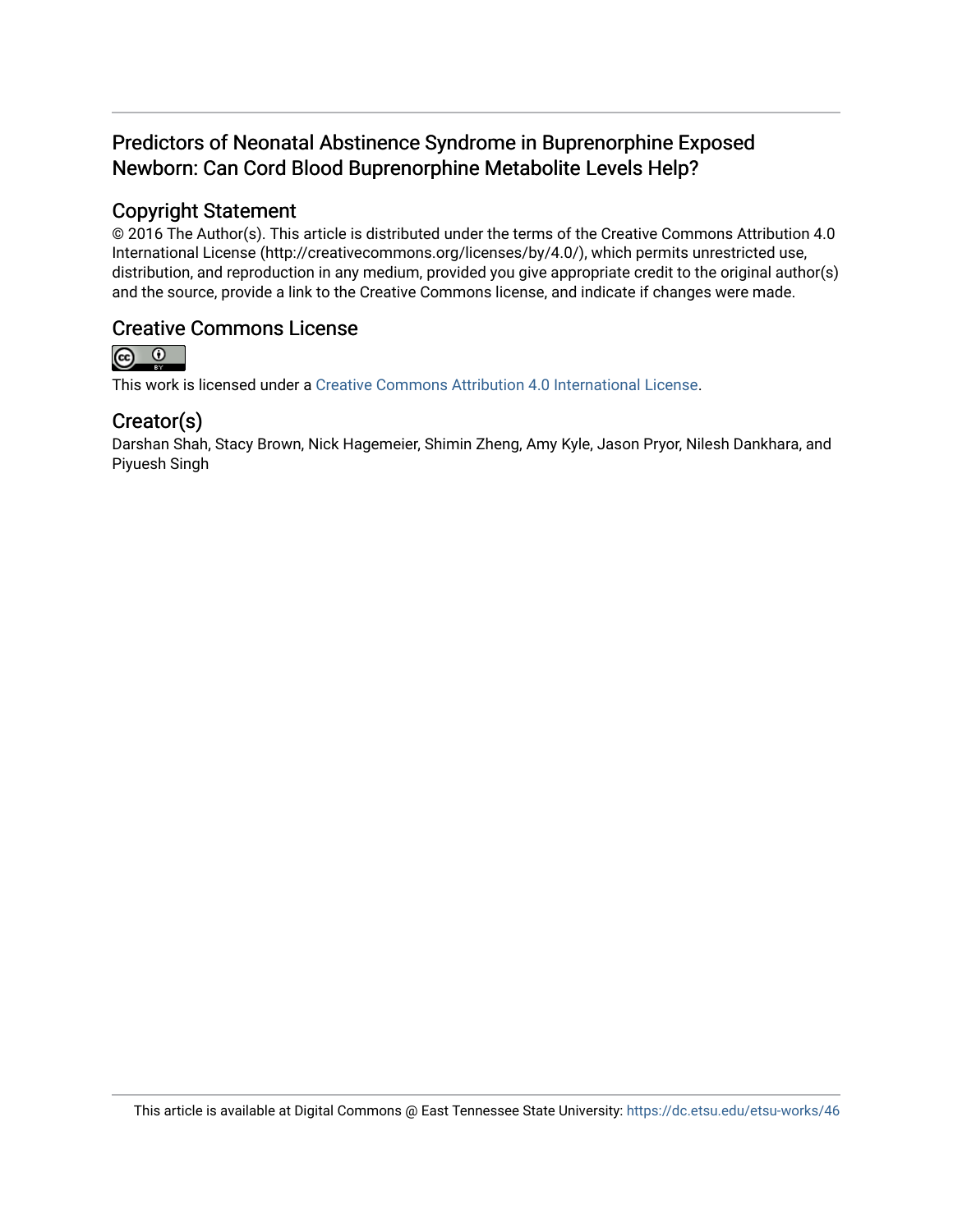## **East Tennessee State University [Digital Commons @ East Tennessee State University](https://dc.etsu.edu?utm_source=dc.etsu.edu%2Fetsu-works%2F46&utm_medium=PDF&utm_campaign=PDFCoverPages)**

#### [ETSU Faculty Works](https://dc.etsu.edu/etsu-works?utm_source=dc.etsu.edu%2Fetsu-works%2F46&utm_medium=PDF&utm_campaign=PDFCoverPages) [Faculty Works](https://dc.etsu.edu/faculty-works?utm_source=dc.etsu.edu%2Fetsu-works%2F46&utm_medium=PDF&utm_campaign=PDFCoverPages) Faculty Works Faculty Works Faculty Works Faculty Works Faculty Works Faculty Works Faculty Morks Faculty Morks Faculty Morks Faculty Morks Faculty Morks Faculty Morks Faculty Morks Faculty

### 6-23-2016

# Predictors of Neonatal Abstinence Syndrome in Buprenorphine Exposed Newborn: Can Cord Blood Buprenorphine Metabolite Levels Help?

Darshan Shah *East Tennessee State University*

Stacy Brown *East Tennessee State University*, browsd03@etsu.edu

Nick Hagemeier *East Tennessee State University*, hagemeier@etsu.edu

Shimin Zheng *East Tennessee State University*, zhengs@etsu.edu

Amy Kyle *East Tennessee State University*

*See next page for additional authors*

Follow this and additional works at: [https://dc.etsu.edu/etsu-works](https://dc.etsu.edu/etsu-works?utm_source=dc.etsu.edu%2Fetsu-works%2F46&utm_medium=PDF&utm_campaign=PDFCoverPages) Part of the [Biostatistics Commons,](http://network.bepress.com/hgg/discipline/210?utm_source=dc.etsu.edu%2Fetsu-works%2F46&utm_medium=PDF&utm_campaign=PDFCoverPages) [Maternal and Child Health Commons](http://network.bepress.com/hgg/discipline/745?utm_source=dc.etsu.edu%2Fetsu-works%2F46&utm_medium=PDF&utm_campaign=PDFCoverPages), [Pharmacy and](http://network.bepress.com/hgg/discipline/731?utm_source=dc.etsu.edu%2Fetsu-works%2F46&utm_medium=PDF&utm_campaign=PDFCoverPages) [Pharmaceutical Sciences Commons](http://network.bepress.com/hgg/discipline/731?utm_source=dc.etsu.edu%2Fetsu-works%2F46&utm_medium=PDF&utm_campaign=PDFCoverPages), and the [Substance Abuse and Addiction Commons](http://network.bepress.com/hgg/discipline/710?utm_source=dc.etsu.edu%2Fetsu-works%2F46&utm_medium=PDF&utm_campaign=PDFCoverPages)

#### Citation Information

Shah, Darshan; Brown, Stacy; Hagemeier, Nick; Zheng, Shimin; Kyle, Amy; Pryor, Jason; Dankhara, Nilesh; and Singh, Piyuesh. 2016. Predictors of Neonatal Abstinence Syndrome in Buprenorphine Exposed Newborn: Can Cord Blood Buprenorphine Metabolite Levels Help?. *SpringerPlus*. Vol.5(1). 854. <https://doi.org/10.1186/s40064-016-2576-8> ISSN: 2193-1801

This Article is brought to you for free and open access by the Faculty Works at Digital Commons  $\varpi$  East Tennessee State University. It has been accepted for inclusion in ETSU Faculty Works by an authorized administrator of Digital Commons @ East Tennessee State University. For more information, please contact [digilib@etsu.edu.](mailto:digilib@etsu.edu)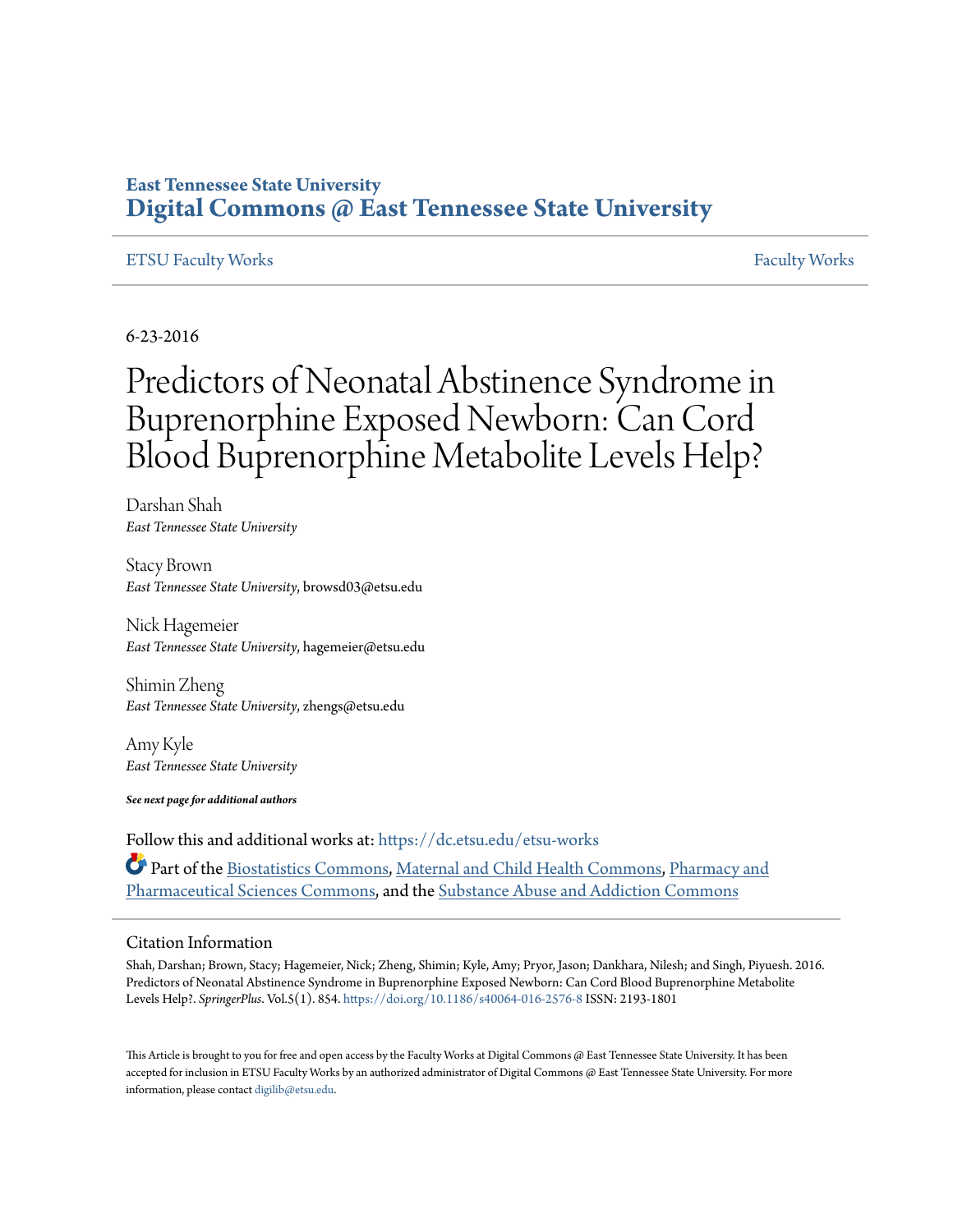## Predictors of Neonatal Abstinence Syndrome in Buprenorphine Exposed Newborn: Can Cord Blood Buprenorphine Metabolite Levels Help?

#### **Copyright Statement**

© The Author(s) 2016. This document was originally published in *[SpringerPlus](https://doi.org/10.1186/s40064-016-2576-8)*.

#### **Creative Commons License**

**[Creative](http://creativecommons.org/licenses/by/4.0/)** 

**This work is licensed under a** [Creative Commons Attribution 4.0 License.](http://creativecommons.org/licenses/by/4.0/) Attribution

## 4.0

License **Creator(s)** Darshan Shah, Stacy Brown, Nick Hagemeier, Shimin Zheng, Amy Kyle, Jason Pryor, Nilesh Dankhara, and Piyuesh Singh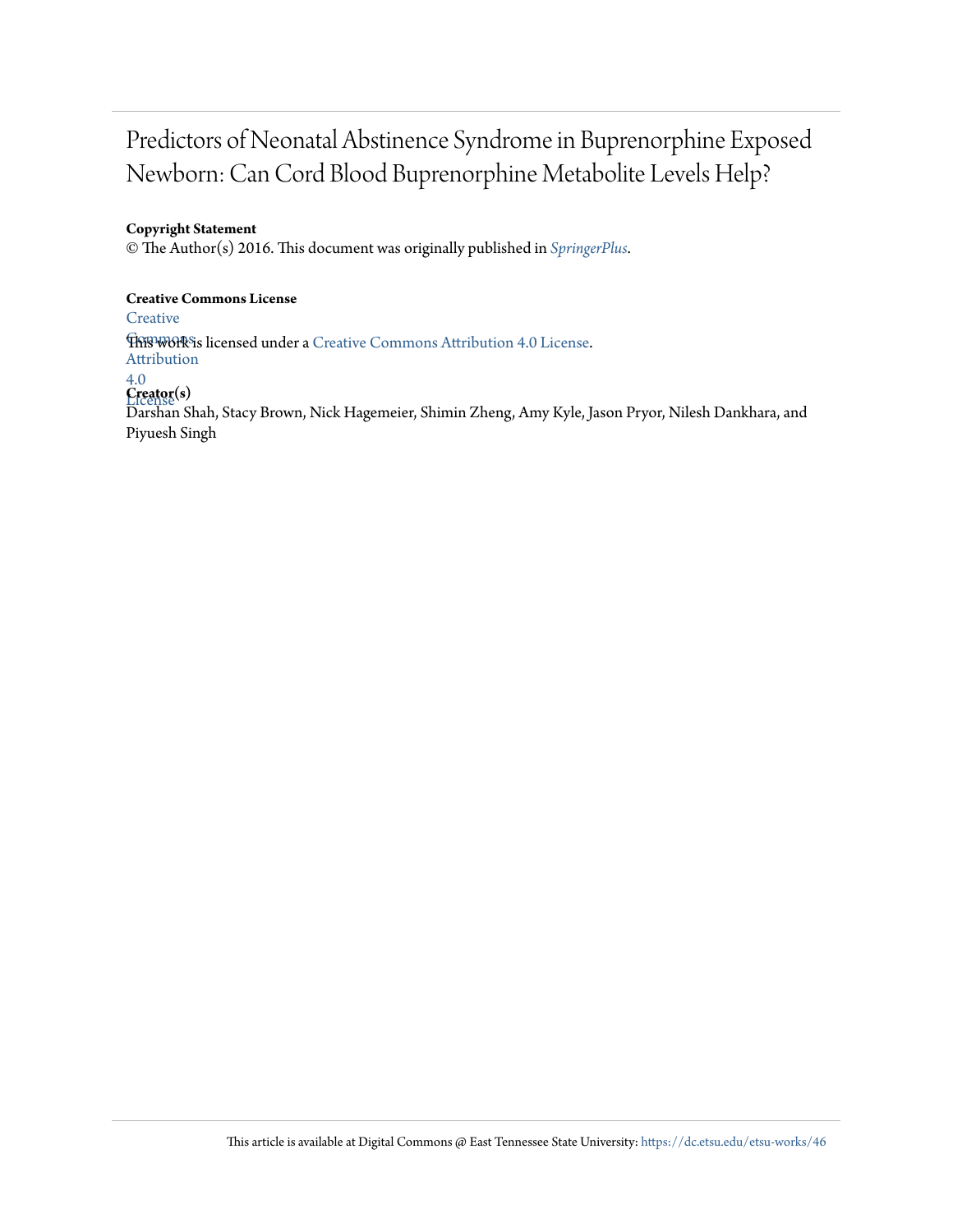## **RESEARCH**





# Predictors of neonatal abstinence syndrome in buprenorphine exposed newborn: can cord blood buprenorphine metabolite levels help?

Darshan Shah<sup>1\*</sup>, Stacy Brown<sup>2</sup>, Nick Hagemeier<sup>3</sup>, Shimin Zheng<sup>4</sup>, Amy Kyle<sup>2</sup>, Jason Pryor<sup>5</sup>, Nilesh Dankhara<sup>1</sup> and Piyuesh Singh<sup>1</sup>

#### **Abstract**

**Background:** Buprenorphine is a semi-synthetic opioid used for the treatment of opioid dependence. Opioid use, including buprenorphine, has been increasing in recent years, in the general population and in pregnant women. Consequently, there has been a rise in frequency of neonatal abstinence syndrome (NAS), associated with buprenorphine use during pregnancy. The purpose of this study was to investigate correlations between buprenorphine and buprenorphine-metabolite concentrations in cord blood and onset of NAS in buprenorphine exposed newborns.

**Methods:** Nineteen (19) newborns who met inclusion criteria were followed after birth until discharge in a doubleblind non-intervention study, after maternal consent. Cord blood and tissue samples were collected and analyzed by liquid chromatography–mass spectrometry (LC–MS) for buprenorphine and metabolites. Simple and multiple logistic regressions were used to examine relationships between buprenorphine and buprenorphine metabolite concentrations in cord blood and onset of NAS, need for morphine therapy, and length of stay.

**Results:** Each increase in 5 ng/ml level of norbuprenorphine in cord blood increases odds of requiring treatment by morphine 2.5 times. Each increase in 5 ng/ml of buprenorphine-glucuronide decreases odds of receiving morphine by 57.7 %. Along with concentration of buprenorphine metabolites, birth weight and gestational age also play important roles, but not maternal buprenorphine dose.

**Conclusions:** LC–MS analysis of cord blood concentrations of buprenorphine and metabolites is an effective way to examine drug and metabolite levels in the infant at birth. Cord blood concentrations of the active norbuprenorphine metabolite and the inactive buprenorphine-glucuronide metabolite show promise in predicting necessity of treatment of NAS. These finding have implications in improving patient care and reducing healthcare costs if confirmed in a larger sample.

**Keywords:** Buprenorphine, Neonatal abstinence syndrome, NAS, Cord blood, Metabolites

#### **Background**

In recent years, there has been a rise in opioid-related drug use among pregnant women, specifically buprenorphine-containing medications (Eichel and Johannemann

\*Correspondence: shahd@etsu.edu

<sup>1</sup> Department of Pediatrics, Quillen College of Medicine, East Tennessee State University, Johnson City, TN, USA

Full list of author information is available at the end of the article



[2014](#page-9-0)). Buprenorphine is Food and Drug Administration (FDA)-approved for detoxification and maintenance therapy for opioid dependence, and is more frequently used in pregnancy than methadone due to better neonatal outcomes (Gugelmann and Nelson [2012;](#page-9-1) Jones et al. [2010](#page-9-2); Prabhakar [2014](#page-9-3)). Maternal substance use disorder and development of neonatal abstinence syndrome (NAS) poses significant health problems for both woman and newborn with probable long term neurodevelopment

© 2016 The Author(s). This article is distributed under the terms of the Creative Commons Attribution 4.0 International License [\(http://creativecommons.org/licenses/by/4.0/\)](http://creativecommons.org/licenses/by/4.0/), which permits unrestricted use, distribution, and reproduction in any medium, provided you give appropriate credit to the original author(s) and the source, provide a link to the Creative Commons license, and indicate if changes were made.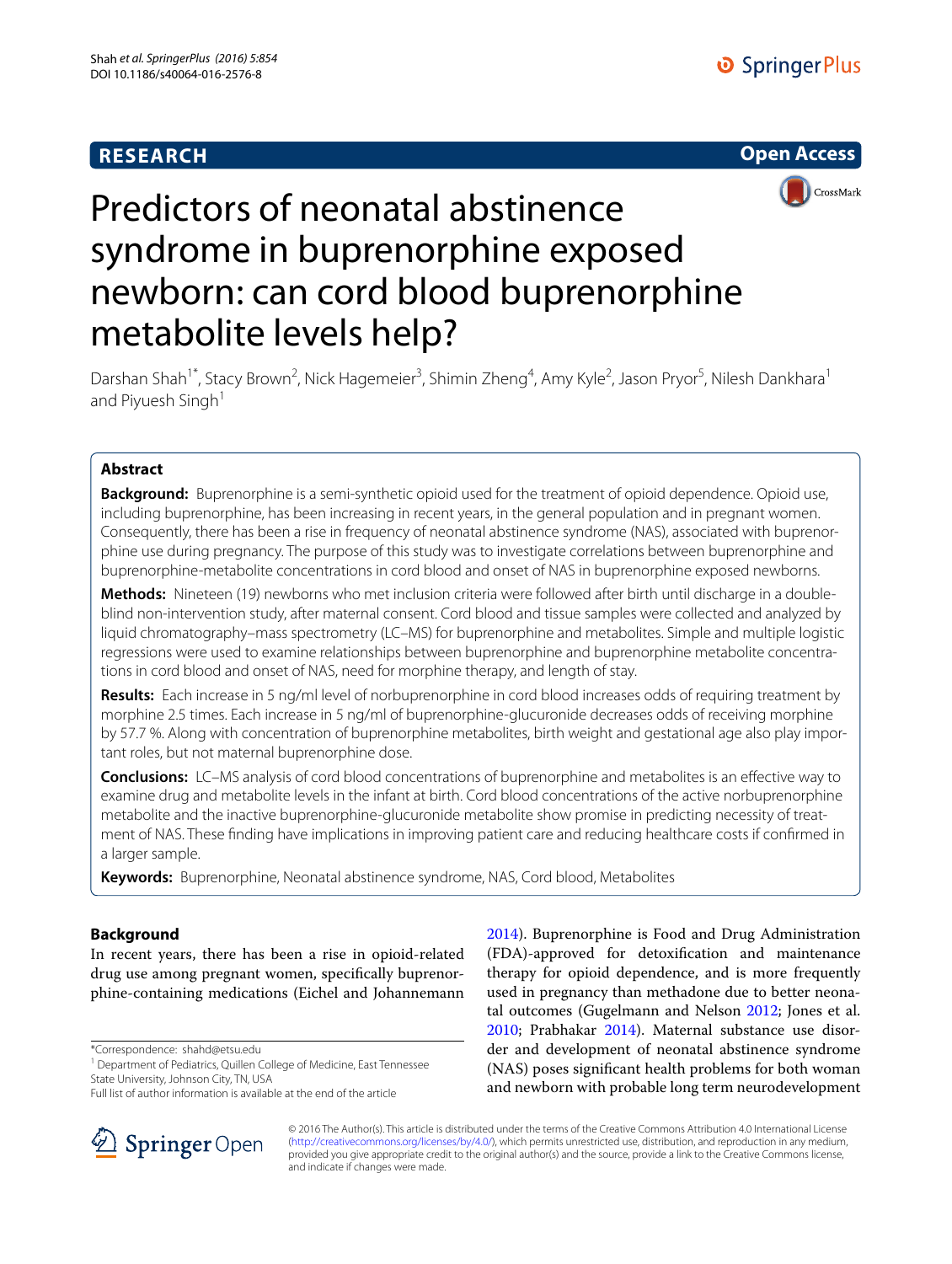adverse outcomes (Burns and Mattick [2007](#page-9-4); Kellogg et al. [2011](#page-9-5); SAMHSA [2010\)](#page-10-0). From 1995 to 2009, cases of NAS have increased from 0.4 to 4.4 discharges per 1000 live births, representing what many feel is a national public health epidemic (Burns and Mattick [2007;](#page-9-4) Kellogg et al. [2011](#page-9-5); SAMHSA [2010\)](#page-10-0). Despite the rise in numbers for opioid-related NAS, predicting which infants will develop NAS following prenatal opioid exposure remains clinically difficult. Uncertainty of prediction of NAS requires all infants exposed to opioids during pregnancy to stay in the hospital for 5 days, which further increases cost of care. To that end, we investigated the possibility of drug-concentration and metabolite-concentration measurements as a predictor for the development and severity of NAS in exposed infants. In this study, we examine correlates of newborn cord blood buprenorphine and metabolite concentrations and the need to initiate opioid replacement therapy in the newborn, maternal buprenorphine dose, total morphine dose required for withdrawal, the duration of replacement therapy, and the length of neonatal intensive care unit (NICU) stay. Buprenorphine is metabolized by a Phase I oxidation to norbuprenorphine, which is a more potent mu-opioid agonist compared to buprenorphine, and Phase II metabolites include inactive glucuronide forms of buprenorphine and norbuprenorphine, all of which are monitored in our study (Oechsler and Skopp [2010\)](#page-9-6). Additionally, we utilized a unique sample matrix, the newborn cord blood, in order to ensure measurable concentrations of the water-soluble metabolites. This work presents a newer approach for investigating predictors of NAS, and utilizes state-of-theart analytical technology (LC–MS) with a sample matrix suitable for the quantification of drug metabolites.

#### **Methods**

#### **Clinical sample collection**

The protocol for this project was approved by our university's Institutional Review Board (IRB), and represented a prospective, double-blind, non-interventional study. Women undergoing substance use disorder therapy were identified by history on presentation to the labor and delivery unit. Informed consent was obtained prior to delivery for those who met inclusion criteria for study. Inclusion criteria were gestational age more than 36 weeks, absence of congenital anomaly and no poly substance use. After delivery, cord blood was collected in ETDA–treated tubes and stored in a laboratory freezer (−20 °C) until analysis. Batches of samples were dispatched to the liquid chromatography–mass spectrometry (LC–MS) laboratory for quantification of buprenorphine and related metabolites. Analysts were blinded to maternal medication history. Cord tissue samples were also collected from all neonates and sent to a separate laboratory as per institutional guidelines. All neonates were then followed based on hospital protocol for the development of NAS, diagnosed using the Finnegan scoring system at 4 h intervals by trained nursing staff (Finnegan et al. [1975](#page-9-7)). Neonates with two Finnegan scores greater than 10, consecutively verified by separate nursing staff members, were transferred to the NICU, and started on morphine treatment. Morphine was started at 0.1 mg/kg every 4 h orally. Infants were weaned on doses of morphine at a rate of 10–20 % per day when Finnegan scores were below 7 for 24 h, and based on the infant's clinical examination at the discretion of attending neonatologist. Morphine was discontinued when the dose reached less than 0.03 mg/kg per dose. Once weaned from morphine therapy, infants were monitored for 48 h prior to discharge. Results of cord blood metabolite were not available to clinical staff that cared for infants exposed to maternal drugs, but results of cord tissue were available.

#### **Analysis of cord blood samples**

Cord blood samples were spiked with deuteriumlabeled internal standards purchased from Cerilliant (RoundRock, TX). Samples were subjected to protein precipitation and solid-phase extraction (SPE) using Strata-X Drug B cartridges from Phenomenex (Torrance, CA). Chromatographic separation was carried out using a Phenomenex Kinetex C18 column (1.9 micron,  $2.1 \times 50$  mm), and mass spectrometric detection was achieved using a Shimadzu LCMS–IT–TOF system operating in positive electrospray (ESI) mode (Columbia, MD). The LC–MS method utilized has been previously validated and published (Kyle et al. [2015](#page-9-8)).

#### **Statistical methods**

Patient specific data were entered into a Microsoft Excel spreadsheet, cleaned, and thereafter imported into IBM SPSS Statistics version 20 (Armonk, NY) for analysis. Descriptive statistics were calculated for all variables. Simple logistic regressions were performed to assess the relationship between buprenorphine and metabolite cord blood concentrations and neonatal and maternal characteristics and necessity (yes/no) of morphine therapy. We converted odds ratios (OR) to effect size (ES) to find real associations, rather than *p* value to assess statistical significance, due to the study's small sample size. Multiple logistic regressions were conducted for norbuprenorphine and buprenorphine-glucuronide cord blood concentration based on simple logistic regression.

#### **Results**

#### **Patient population**

A total of 19 women were enrolled for this study. Fifteen women were on Subutex™ (buprenorphine) and 4 were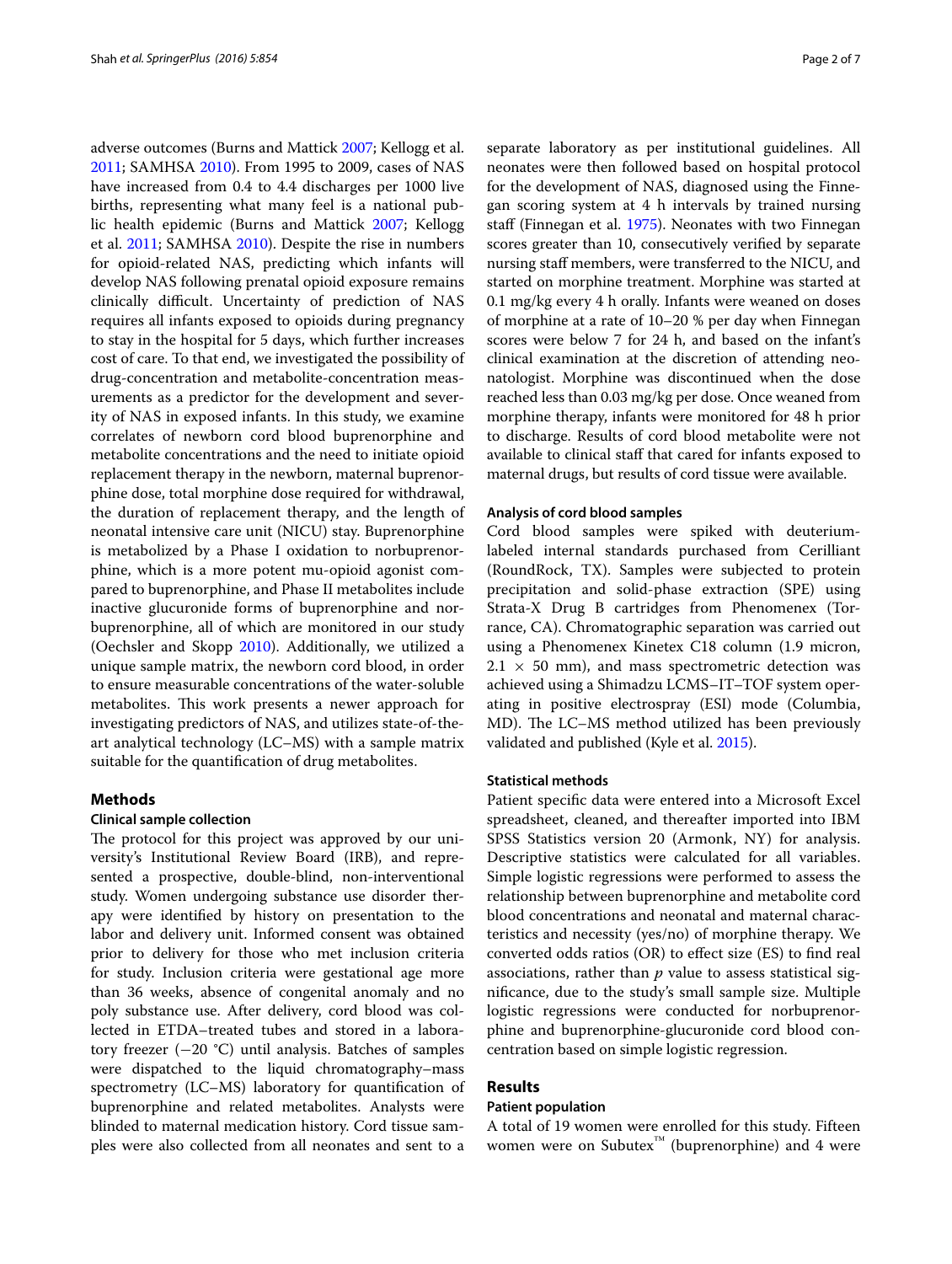on Suboxone™ (buprenorphine and naloxone). All infants were from gestational age 36–41.2 weeks with mean of 38.5 weeks. Demographics of infants and their course and results from the LC–MS cord blood analysis are presented in Table [1.](#page-6-0) All women had history of smoking but no poly drug use.

#### **Cord blood concentrations and opioid therapy characteristics**

Table [2](#page-6-1) presents sample descriptive statistics and outcomes of simple logistic regression analyses examining relationships between buprenorphine and metabolite cord blood concentrations and neonatal and maternal characteristics, and necessity (yes/no) of morphine therapy. We converted odds ratios (OR) to effect size due to small sample size. Based on effect size, gestational age (4 weeks), birth weight (kg), norbuprenorphine concentration (5 ng/ml) and buprenorphine-glucuronide

#### <span id="page-6-0"></span>**Table 1 Sample descriptive statistics (N = 19)**

| Parameter                                          | Mean (SD)   |
|----------------------------------------------------|-------------|
| Duration of NICU stay (days)                       | 6.5(9.2)    |
| Duration of morphine therapy (days)                | 5.1(8.3)    |
| Gestational age (weeks)                            | 38.5 (1.4)  |
| Birth weight (kg)                                  | 2.9(0.39)   |
| Maternal daily buprenorphine dose (mg)             | 11.2(6.3)   |
| Buprenorphine concentration (ng/ml)                | 9.0(6.7)    |
| Norbuprenorphine concentration (ng/ml)             | 13.9(7.8)   |
| Buprenorphine-glucuronide concentration (ng/ml)    | 14.0(8.2)   |
| Norbuprenorphine-glucuronide concentration (ng/ml) | 23.3 (15.5) |

concentration (5 ng/ml) were associated with necessity (yes/no) of morphine therapy. Associations were strongest for birth weight (kg) and buprenorphine-glucuronide concentration (5 ng/ml). However, maternal daily buprenorphine dose, buprenorphine concentration (ng/ ml) and norbuprenorphine-glucuronide concentration (ng/ml) were not associated with necessity of morphine therapy. For every increase of 1 week in gestational age from 36 to 40 weeks, the odds of necessity of morphine therapy increases 88 %. For every increase of one kg in birth weight, the odds of necessity increase 3.1 times. For every increase of 5 ng/ml in norbuprenorphine concentration, the odds of necessity increase 92 %. For every increase of 5 ng/ml in buprenorphine-glucuronide concentration, the odds of necessity decrease 54 %.

As shown in Table [3,](#page-7-0) multiple logistic regressions were conducted for norbuprenorphine and buprenorphineglucuronide concentration in cord blood. Maternal daily buprenorphine dose, cord blood buprenorphine and norbuprenorphine-glucuronide concentration were not included since they were not associated with morphine therapy necessity based on simple logistic regression modeling. Gestational age and birth weight were not selected for the final model since they are correlated. The adjusted odds ratios for norbuprenorphine is 2.504, which indicates that for every increase of 5 ng/ ml in norbuprenorphine cord blood concentration the odds of morphine therapy need increases 2.5 times, controlling for buprenorphine-glucuronide. On the other hand, the adjusted OR for buprenorphine-glucuronide is 0.423, which indicates that for every increase of 5 ng/ ml in buprenorphine-glucuronide, the odds of necessity decreases 57.7 % controlling for norbuprenorphine.

<span id="page-6-1"></span>**Table 2 Sample descriptive statistics and outcomes of simple logistic regression analyses examining relationships between buprenorphine and metabolite cord blood concentrations and neonate and maternal characteristics, and necessity (yes/no) of morphine replacement therapya (N = 19)**

| Parameter                                          | Mean (SD)  | Morphine replacement therapy necessity |                    |  |
|----------------------------------------------------|------------|----------------------------------------|--------------------|--|
|                                                    |            | OR (95 % CI)                           | <b>Effect size</b> |  |
| Duration of NICU stay (days)                       | 6.6(9.2)   | <b>NA</b>                              | <b>NA</b>          |  |
| Duration of morphine therapy (days)                | 5.1(8.3)   | <b>NA</b>                              | <b>NA</b>          |  |
| Gestational age (weeks)                            | 38.5(1.4)  | 1.88 (0.12-29.78)                      | 0.35               |  |
| Birth weight (kg)                                  | 2.9(0.39)  | $3.10(0.23 - 42.65)$                   | 0.63               |  |
| Maternal daily buprenorphine dose (mg)             | 11.2(6.3)  | $1.01(0.87 - 1.18)$                    | 0.01               |  |
| Buprenorphine concentration (ng/ml)                | 9.0(6.7)   | $0.97(0.83 - 1.12)$                    | 0.01               |  |
| Norbuprenorphine concentration (ng/ml)             | 13.8(8.0)  | $1.92(0.86 - 4.16)$                    | 0.36               |  |
| Buprenorphine-glucuronide concentration (ng/ml)    | 14.0(8.2)  | $0.46(0.20 - 1.06)$<br>0.43            |                    |  |
| Norbuprenorphine-glucuronide concentration (ng/ml) | 23.3(15.5) | $0.98(0.92 - 1.04)$<br>0.01            |                    |  |

*OR* odds ratio, *95 % CI* 95 % confidence interval around odds ratio

<sup>a</sup> A statistically significant adjusted odds ratio greater than 1 indicates increased odds of morphine replacement therapy necessity/NICU transfer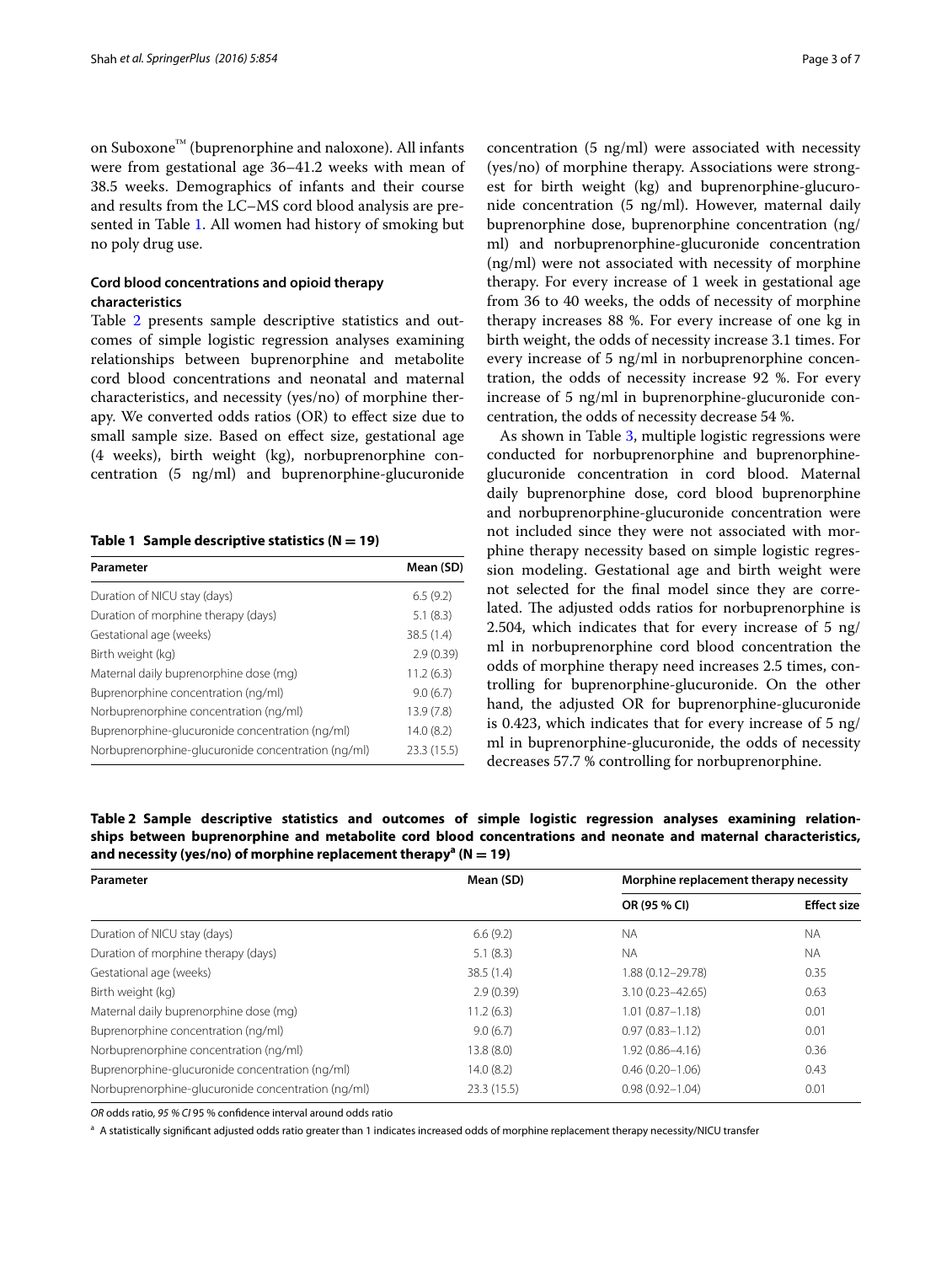| Variable                            | <b>B</b> coefficient | <b>Standard error</b> | aOR   | 95 % CI     | <b>Effect size</b> |
|-------------------------------------|----------------------|-----------------------|-------|-------------|--------------------|
| Norbuprenorphine (5 ng/ml)          | 0.918                | 2.575                 | 2.504 | 0.812-7.726 | 0.507              |
| Buprenorphine-glucuronide (5 ng/ml) | $-0.860$             | 0.448                 | 0.423 | 0.176-1.019 | 0.475              |

<span id="page-7-0"></span>**Table 3 Multiple logistic regression modeling of morphine replacement therapy necessity (yes/no) across norbuprenorphine and buprenorphine-glucuronide cord blood concentration**

*aOR* adjusted odds ratio, *95 % CI* 95 % confidence interval around odds ratio

#### **Discussion**

Fetal outcomes resulting from maternal opioid exposure depend on multiple variables, resulting in uncertainty of development of NAS in the newborn (Malek and Mattison [2011\)](#page-9-9). Recent literature suggests 22–67 % infants present with NAS when prenatally there is a history of buprenorphine intake (Lacroix et al. [2011;](#page-9-10) Patel et al. [2013;](#page-9-11) Welle-Strand et al. [2012\)](#page-10-1). In our study, that incidence is 36  $% (7/19)$ , which is in the range of what has been previously reported. However, the wide range of reported NAS incidence with buprenorphine use is indicative of the unpredictability of this syndrome following maternal use of buprenorphine. One factor that may contribute to this range includes variability in buprenorphine pharmacokinetics associated with CYP3A and CYP2C8, with heightened variation in CYP3A during pregnancy (Elkader and Sproule [2005](#page-9-12); Lewis and Dinh [2015](#page-9-13)). Additionally, CYP2C8 is thought to be highly inducible, whereas the UGT isozymes responsible for Phase II metabolite formation may be less affected by pregnancy, thus implying a higher burden of active drugs with reduced conjugation (Isoherranen and Thummel [2013](#page-9-14); Lewis and Dinh [2015](#page-9-13)). Metabolism within the placenta may also play a significant role in variations in fetal drug exposure to buprenorphine. Conversion of buprenorphine by aromatase (CYP19) to active norbuprenorphine increases with gestational age, thus supporting our results tying birth weight and gestational age to the development of NAS (Fokina et al. [2011](#page-9-15)), and CYP19 expression in syncytiotrophoblasts has been shown to be subject to genetic variation (Kumar and Mendelson [2011](#page-9-16)). Another possibility for explaining differences in NAS treatment needs lies in the individual infant's expression of P-glycoprotein, an efflux transporter pre-sent in the placenta. Nekhayeva et al. ([2006](#page-9-17)) demonstrated that this transporter is active against the parent drug, buprenorphine, among other xenobiotics. Finally, the impact of single nucleotide polymorphisms (SNPs) in opioid disposition genes has been investigated to reveal that variants in the OPRM1 118A>G and COMT 158A>G may be linked to lower NAS severity (Wachman et al. [2013\)](#page-10-2).

To our knowledge, this is the largest study to date that has looked at umbilical cord plasma level of buprenorphine and its metabolites, to correlate these quantitative markers with neonatal course in NAS. Previous work by Conchiero and colleagues showed that buprenorphine metabolite concentrations could not predict the development of NAS  $(n = 5)$  (Concheiro et al. [2010a,](#page-9-18) [b](#page-9-19)). Our data, although also limited by a small sample size, suggest that norbuprenorphine and the inactive glucuronide conjugate of buprenorphine can be useful in this respect. These data are in line with evidence presented in a review by Lewis et al., indicating a higher rate of active norbuprenorphine in infants of higher gestational age (Fokina et al. [2011;](#page-9-15) Lewis and Dinh [2015](#page-9-13)). Some investigators have suggested sex differences in NAS manifestation, with males showing NAS more often than females; however we were not able to explore this further due to our small sample size (O'Conner et al. [2013\)](#page-9-20). We are in infancy of learning regarding genetic interplay of maternal, placental, and infant's milieu with regard to maternal ingestion of opioid and resulting fetal effects. We propose that the investigation of metabolites in cord blood may be a practical way to study NAS in the buprenorphine exposed population, as these metabolites represent the end outcome of enzymatic and genetic variability in the maternal-placental-fetal triad.

Results from the MOTHER study (The Maternal Opioid Treatment: Human Experimental Research) show no relationship between maternal buprenorphine dose and the severity of NAS (Jones et al. [2012\)](#page-9-21). Similar results were found in our study. No statistical significance was shown in regards to maternal buprenorphine dose at the time of delivery or the calculated cumulative dose throughout pregnancy with length of stay or duration of treatment required. Increasing birth weight and gestational age found to be strongly associated with development of NAS which can be explained by more conversion of buprenorphine to norbuprenorphine by aromatase by placental tissue, whose expression increases with gestational age from 16 to 24 km from 27–33 to 34–37 weeks (Fokina et al. [2011\)](#page-9-15). Maternal history at delivery was taken as 'evidence' for maternal drug treatment, rather than followed by a confirmatory urine drug test. This discrepancy may have affected our results, as research has shown that 'history of drug use' is not the best marker for drug use in pregnancy (Ostrea et al. [2001\)](#page-9-22).

Liquid-chromatography with mass spectrometric detection (LC–MS) has been successfully applied to the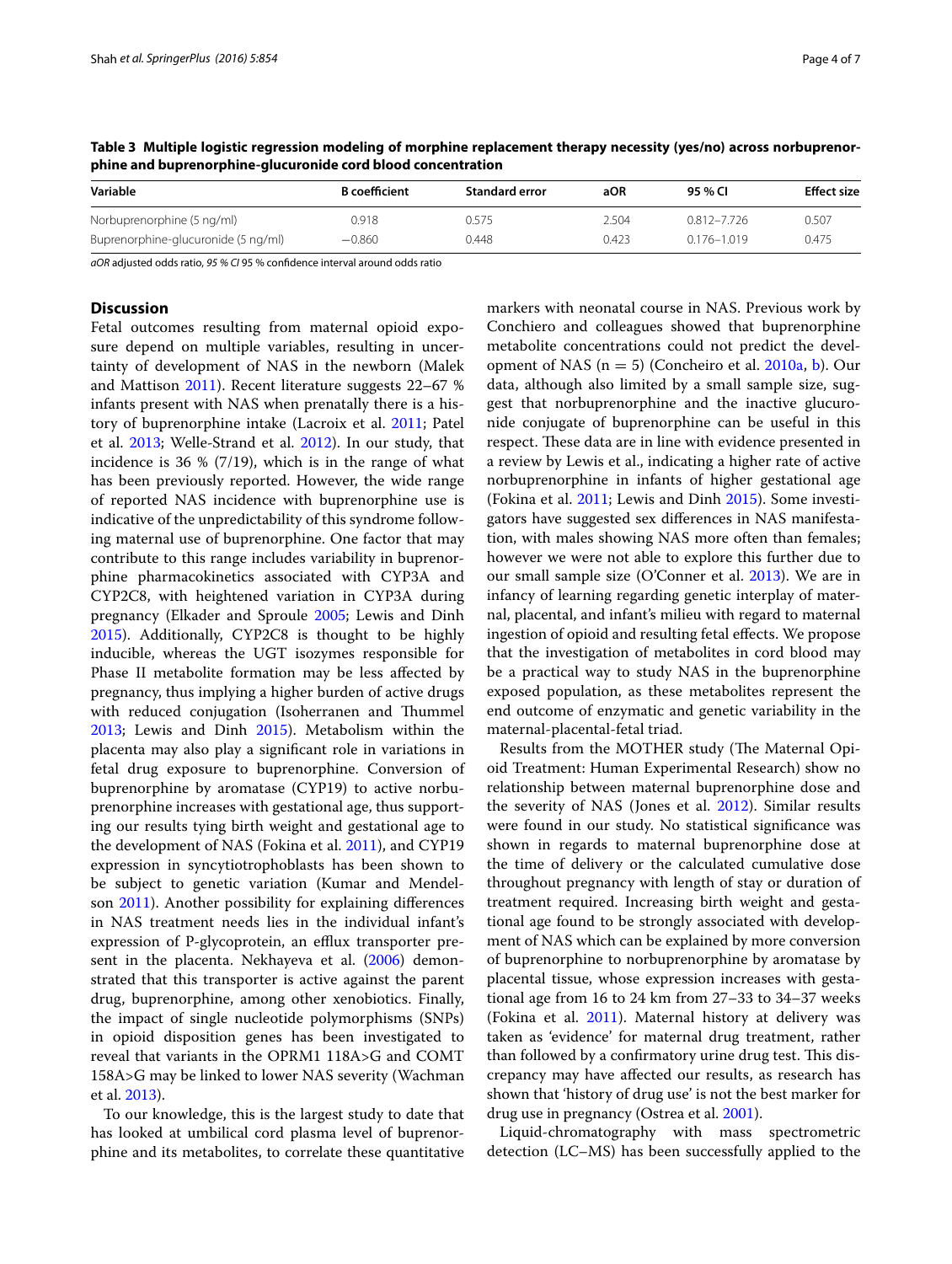study of buprenorphine concentrations in urine, plasma, hair, sweat, and breast milk (Gray and Huestis [2007](#page-9-23)). Some groups have concentrated on pregnancy specific matrices such as umbilical cord tissue and meconium to quantify in utero exposure to these drugs (Kacinko et al. [2008a](#page-9-24), [b;](#page-9-25) Concherio et al. [2009](#page-9-26); Concheiro-Guisan et al. [2009](#page-9-27)). The LC–MS method used in this study is adapted from these previous studies, all of which were supported by the National Institute on Drug Abuse (NIDA), a trusted source for drug analysis. Our method shows similar limits of quantification for buprenorphine, norbuprenorphine, and the glucuronide conjugates (Kyle et al. [2015](#page-9-8)). The importance of monitoring buprenorphine metabolites in this study cannot be underestimated. In a 2009 study by Kacinko et al. [\(2009\)](#page-9-28), the glucuronidated version of norbuprenorphine was shown to be the primary urinary metabolite for pregnant women in their third trimester, indicating that the ability to measure this metabolite in the cord blood would be key to getting a full picture of neonatal exposure.

Recent study has suggested that cord tissue is equivalent and may be a superior matrix compared to meconium in detecting maternal drug exposure to cocaine, alcohol and amphetamines (Kacinko et al. [2008a,](#page-9-24) [b\)](#page-9-25). Our hospitals have utilized umbilical cord tissue for screening of maternal drug use as a routine and standard care when there is a history of maternal drugs or clinical suspicion based on maternal history or newborn's course. Umbilical cord tissue gives only concentration of buprenorphine and norbuprenorphine when present but not buprenorphine-glucuronide and norbuprenorphine-glucuronide metabolite. Umbilical cord plasma is considered a relatively 'new' matrix useful for investigating in utero drug exposure, and limited head-to-head comparisons with cord tissue have been initiated (Gray and Huestis [2007](#page-9-23)) Both cord plasma and cord tissue have the advantage of being immediately available following delivery, and require a non-invasive collection (Gray and Huestis [2007](#page-9-23)). Our results indicate a false negative rate of 37 % using the cord tissue as the analytical matrix to examine the buprenorphine exposure, and of those "negative" samples, 57 % tested for norbuprenorphine-glucuronide as the highest opioid marker when the cord blood was analyzed. Only 63 % of neonates exposed to maternal buprenorphine in this study had positive cord tissue levels compared to 100 % having positive metabolite concentrations in cord blood. Other investigators have shown that the glucuronide conjugates can indeed be quantified in the cord tissue, but the drug concentrations are much lower than in cord blood and meconium, making this a much less sensitive matrix to monitor drug exposure to the neonate (Concheiro et al. [2010a](#page-9-18), [b](#page-9-19)). The lower sensitivity for cord tissue in monitoring glucuronide metabolites is likely related to the high water solubility of these conjugates, making them less likely to partition into tissue (Brunton et al. [2011](#page-9-29)). The institution's cord tissue assay used in tandem with our study did not monitor for metabolite levels, and therefore, we found that LC– MS analysis of the cord blood with metabolite monitoring was superior to cord stat analysis without metabolite monitoring.

#### **Limitations**

A limitation of our study is the small sample size  $(n = 19)$ . It is unlikely to find significant associations between buprenorphine and buprenorphine-metabolite concentrations in cord blood and the need to initiate morphine replacement therapy in drug-exposed neonates at significance level  $\alpha = 0.05$  given such small sample size. According to statistical theory, p values related to ORs or regression coefficients depend on sample size. Large samples can lead to small p values without resulting in practical significance (e.g., statistical significance does not imply practical significance). On the other hand, small samples can lead to large p values without resulting in practical non-significance (e.g., statistical non-significance does not imply practical non-significance). Therefore, we used effect size (ES) converted from OR, rather than p values related to ORs or regression coefficients to assess the association between the dependent variable and those predictors since ES does not depend on sample size.

#### **Conclusions**

In an examination of a small number of neonates with a history of in utero exposure to buprenorphine, we found a trend of an inverse relationship between cord blood concentrations of buprenorphine-glucuronide, and a positive relationship between cord blood concentrations of norbuprenorphine, which can help predict morphine treatment necessity along with birth weight and gestational age. Additionally, we found that glucuronide conjugate metabolite quantification via LC–MS in cord blood samples from these patients is essential in preventing false negative results that appear when only buprenorphine and norbuprenorphine are measured in cord tissue. This has implications for improving patient care along with significant reduction in patient care cost if proven in larger study.

#### **Abbreviations**

CYP: cytochrome P450; EDTA: ethylenediaminetetraacetic acid; ES: effect size; ESI: electrospray; FDA: Food and Drug Administration; IRB: Institution Review Board; IT-TOF: ion trap–time-of-flight; LC–MS: liquid chromatography–mass spectrometry; MOTHER: Maternal Opioid Treatment: Human Experimental Research; NAS: neonatal abstinence syndrome; NICU: neonatal intensive care unit; NIDA: National Institute on Drug Abuse; OR: odds ratio; SNP: single nucleotide polymorphism; SPE: solid-phase extraction.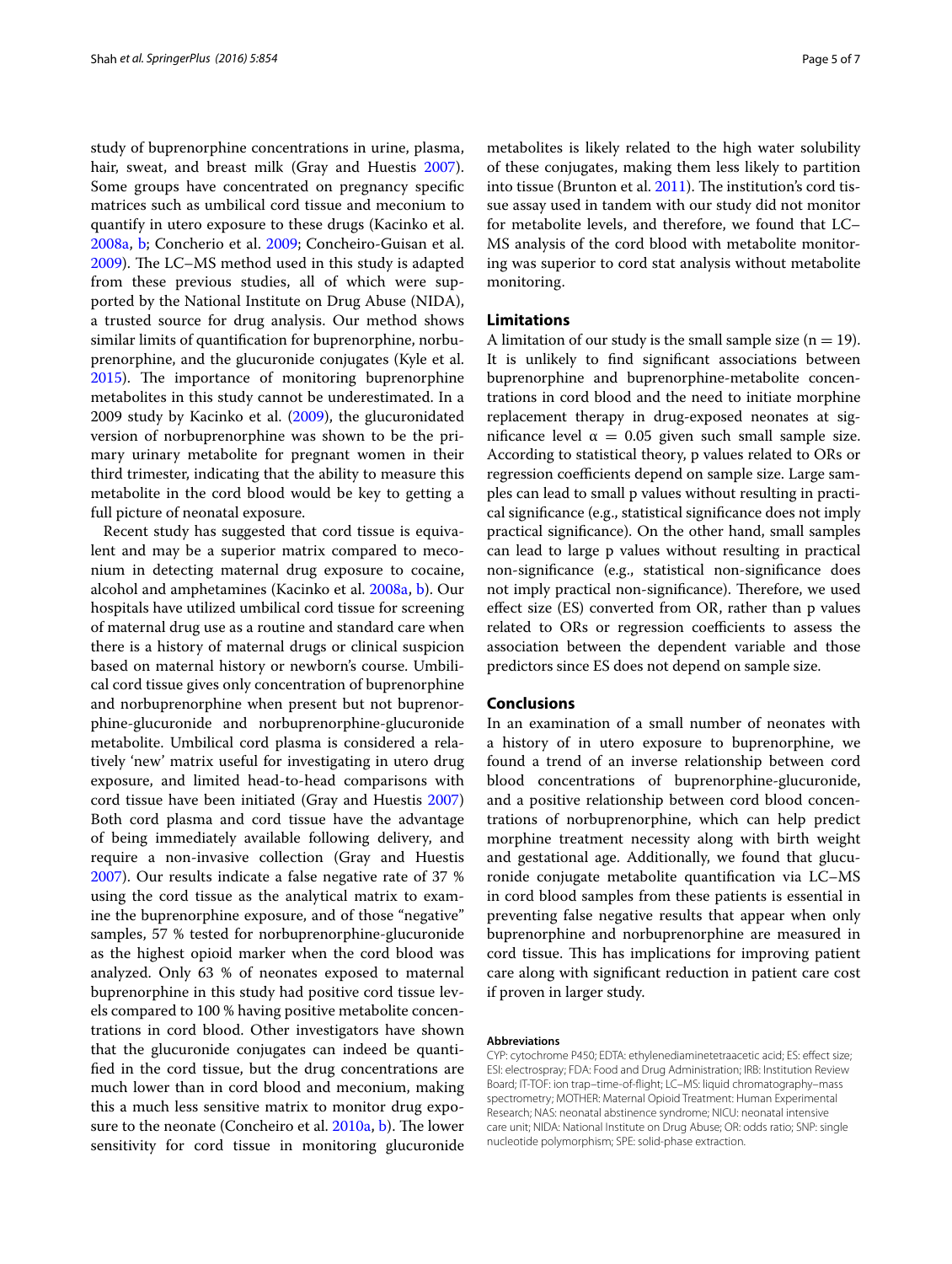#### **Authors' contributions**

DS served as the coordinator of the study and the supervising physician on IRB submission, patient consent, sample collection, and data collection. SB developed and validated analytical method used to run cord blood samples and assisted in data interpretation. NH and SZ assisted on the statistical interpretation of the data. AK assisted in analytical method and validation for cord blood sample analysis, analyzed all patient samples, and collated data for statistical analysis. JP recruited patients, collected study samples, led the grant writing initiative for funding acquisition, and assisted in data collation and interpretation. ND and PS recruited patients, collected study samples, and assisted in data interpretation. DS and SB are the primary authors on the manuscript, and AK, NH, and SZ also contributed to the writing. All authors read and approved the final manuscript.

#### **Author details**

<sup>1</sup> Department of Pediatrics, Quillen College of Medicine, East Tennessee State University, Johnson City, TN, USA. <sup>2</sup> Department of Pharmaceutical Sciences, Bill Gatton College of Pharmacy, East Tennessee State University, Johnson City, TN, USA. 3 Department of Pharmacy Practice, Bill Gatton College of Pharmacy, East Tennessee State University, Johnson City, TN, USA. <sup>4</sup> College of Public Health, East Tennessee State University, Johnson City, TN, USA.<sup>5</sup> Neonatal Perinatal Medicine, Vanderbilt University Medical Center/Monroe Carell Children's Hospital, 2200 Children's Way, Nashville, TN 37232, USA.

#### **Acknowledgements**

The authors would like to acknowledge funding received through the East Tennessee State Research Development Committee (RDC) Major Grants Program.

#### **Competing interests**

The authors declare that they have no competing interests.

#### **Research involving human participants and informed consent**

Approval was obtained from the East Tennessee State University Institutional Review Board in accordance with the medical ethical requirements. All patients provided written informed consent to participate in this study.

#### Received: 12 November 2015 Accepted: 15 June 2016 Published online: 23 June 2016

#### **References**

- <span id="page-9-29"></span>Brunton LL, Blumenthal DK, Murri N, Dandan RH, Knollmann BC (2011) Goodman & Gillman's the pharmacological basis of therapeutics, 12th edn. McGraw Hill, New York
- <span id="page-9-4"></span>Burns L, Mattick RP (2007) Using population data to examine the prevalence and correlates of neonatal abstinence syndrome. Drug Alcohol Rev 26:487–492
- <span id="page-9-18"></span>Concheiro M, Jones HE, Johnson RE, Choo R, Shakleya DM, Huestis MA (2010a) Umbilical cord monitoring of in utero drug exposure to Buprenorphine and correlation with maternal dose and neonatal outcomes. J Anal Toxicol 34:498–505
- <span id="page-9-19"></span>Concheiro M, Jones HE, Johnson RE, Choo R, Shakleya DM, Huestis MA (2010b) Maternal buprenorphine dose, placenta buprenorphine and metabolite concentrations and neonatal outcomes. Ther Drug Monit 32:206–215
- <span id="page-9-27"></span>Concheiro-Guisan M, Shakleya DM, Huestis MA (2009) Simultaneous quantification of buprenorphine, norbuprenorphine, buprenorphineglucuronide, and norbuprenorphine-glucuronide in human placenta by liquid chromatography tandem mass spectrometry. Anal Bioanal Chem 394:513–522
- <span id="page-9-26"></span>Concherio M, Shakleya DM, Huestis MA (2009) Simultaneous quantification of buprenorphine, norbuprenorphine, buprenorphine-glucuronide, and norbuprenorphine-glucuronide in human umbilical cord by liquid chromatography tandem mass spectrometry. Forensic Sci Int 188:144–151
- <span id="page-9-0"></span>Eichel MM, Johannemann TR (2014) Implementation of universal maternal drug screening to identify neonatal abstinence syndrome candidates. Newborn Infant Nurs Rev 14:17–22
- <span id="page-9-12"></span>Elkader A, Sproule B (2005) Buprenorphine: clinical pharmacokinetics in the treatment of opioid dependence. Clin Pharmacokinet 44:661–680
- <span id="page-9-15"></span><span id="page-9-7"></span>Fokina VN, Patrikeeva SL, Zharikova OL, Nanovskaya TN, Hankins GV, Ahmed MS (2011) Transplacental transfer and metabolism of buprenorphine in preterm human placenta. Am J Perinatol 28:25–32
- <span id="page-9-23"></span>Gray T, Huestis M (2007) Bioanalytical procedures for monitoring in utero drug exposure. Anal Bioanal Chem 388:1455–1465
- <span id="page-9-1"></span>Gugelmann HM, Nelson LS (2012) The prescription opioid epidemic: repercussions on pediatric emergency medicine. Clin Pediatr Emerg Med 13:260–268
- <span id="page-9-14"></span>Isoherranen N, Thummel KE (2013) Drug metabolism and transport during pregnancy: how does drug disposition change during pregnancy and what are the mechanisms that cause such changes? Drug Metab Dispos 41:256–262
- <span id="page-9-2"></span>Jones HE, Kaltenbach K, Heil SH, Stine SM, Coyle MG, Arria AM, Grady KE, Selby P, Martin PR, Fischer G (2010) Neonatal abstinence syndrome after methadone or buprenorphine exposure. NEJM 363:2320–2331
- <span id="page-9-21"></span>Jones HE, Fischer G, Heil SH, Kaltenbach K, Martin PR, Coyle MG, Selby P, Stine SM, O'Grady KE, Arria AM (2012) Maternal Opioid Treatment: Human Experimental Research (MOTHER)—approach, issues, and lessons learned. Addiction 107(Supp. 1):28–35
- <span id="page-9-24"></span>Kacinko SL, Jones HE, Johnson RE, Choo RE, Huestis MA (2008a) Correlations of maternal buprenorphine dose, buprenorphine, and metabolite concentrations in meconium with neonatal outcomes. Clin Pharmacol Ther 84:604–612
- <span id="page-9-25"></span>Kacinko SL, Shakleya DM, Huestis MA (2008b) Validation and application of a method for the determination of buprenorphine, norbuprenorphine, and their glucuronide conjugates in human meconium. Anal Chem 80:246–252
- <span id="page-9-28"></span>Kackinko SL, Jones HE, Johnson RE, Choo RE, Concheiro-Guisan M, Huestis MA (2009) Urinary excretion of buprenorphine, norbuprenorphine, buprenorphine-glucuronide, and norbuprenorphine-glucuronide in pregnant women receiving buprenorphine maintenance treatment. Clin Chem 55:1177–1187
- <span id="page-9-5"></span>Kellogg A, Rose CH, Harms RH, Watson WJ (2011) Current trends in narcotic use in pregnancy and neonatal outcomes. Am J Obstet Gynecol 204:259. e1–259.e4
- <span id="page-9-16"></span>Kumar P, Mendelson CR (2011) Estrogen-related receptor gamma (ERRgamma) mediates oxygen-dependent induction of aromatase (CYP19) gene expression during human trophoblast differentiation. Mol Endocrinol 25:1513–1526
- <span id="page-9-8"></span>Kyle AR, Carmical J, Shah D, Pryor J, Brown S (2015) UHPLC-MS/MS quantification of buprenorphine, norbuprenorphine, methadone, and glucuronide conjugates in umbilical cord plasma. Biomed Chrom 29:1567–1574
- <span id="page-9-10"></span>Lacroix I, Berrebi A, Garipuy D, Schmitt L, Hammou Y, Chaumerliac C, Lapeyre-Mestre M, Montastruc JL, Damase-Michel C (2011) Buprenorphine versus methadone in pregnant opioid-dependent women: a prospective multicenter study. Eur J Clin Pharmacol 67:1053–1059
- <span id="page-9-13"></span>Lewis T, Dinh J (2015) Genetic determinants of fetal opiate exposure and risk of neonatal abstinence syndrome: knowledge deficits and prospects for future research. Clin Pharmacol Ther 98:309–320
- <span id="page-9-9"></span>Malek A, Mattison DR (2011) Drugs and medicines in pregnancy: the placental disposition of opioids. Curr Pharm Biotechnol 12:797–803
- <span id="page-9-17"></span>Nekhayeva IA, Nanovskaya TN, Hankins GD, Ahmed MS (2006) Role of human placental efflux transporter P-glycoprotein in the transfer of buprenorphine, levo-alpha-acetylmethadol, and paclitaxel. Am J Perinat 23:423–430
- <span id="page-9-20"></span>O'Conner AB, O'Brien L, Alto WA (2013) Are there gender related differences in neonatal abstinence syndrome following exposure to buprenorphine during pregnancy? J Perinat Med 41:621–623
- <span id="page-9-6"></span>Oechsler S, Skopp G (2010) Buprenorphine and major metabolites in blood specimens collected for drug analysis in law enforcement purposes. Forensic Sci Int 195:73–77
- <span id="page-9-22"></span>Ostrea EM, Knapp DK, Tannenbaum L, Ostrea AR, Romero A, Salari V (2001) Estimates of illicit drug use during pregnancy by maternal interview, hair analysis, and meconium analysis. J Pediatr 138:344–348
- <span id="page-9-11"></span>Patel P, Abdel-Latif ME, Hazelton B, Wodak A, Chen J, Emsley F (2013) Perinatal outcomes of Australian buprenorphine-exposed mothers and their newborn infants. J Paediatr Child Health 49:746–753
- <span id="page-9-3"></span>Prabhakar K (2014) Neonatal abstinence syndrome. Pediatrics 134:547–561